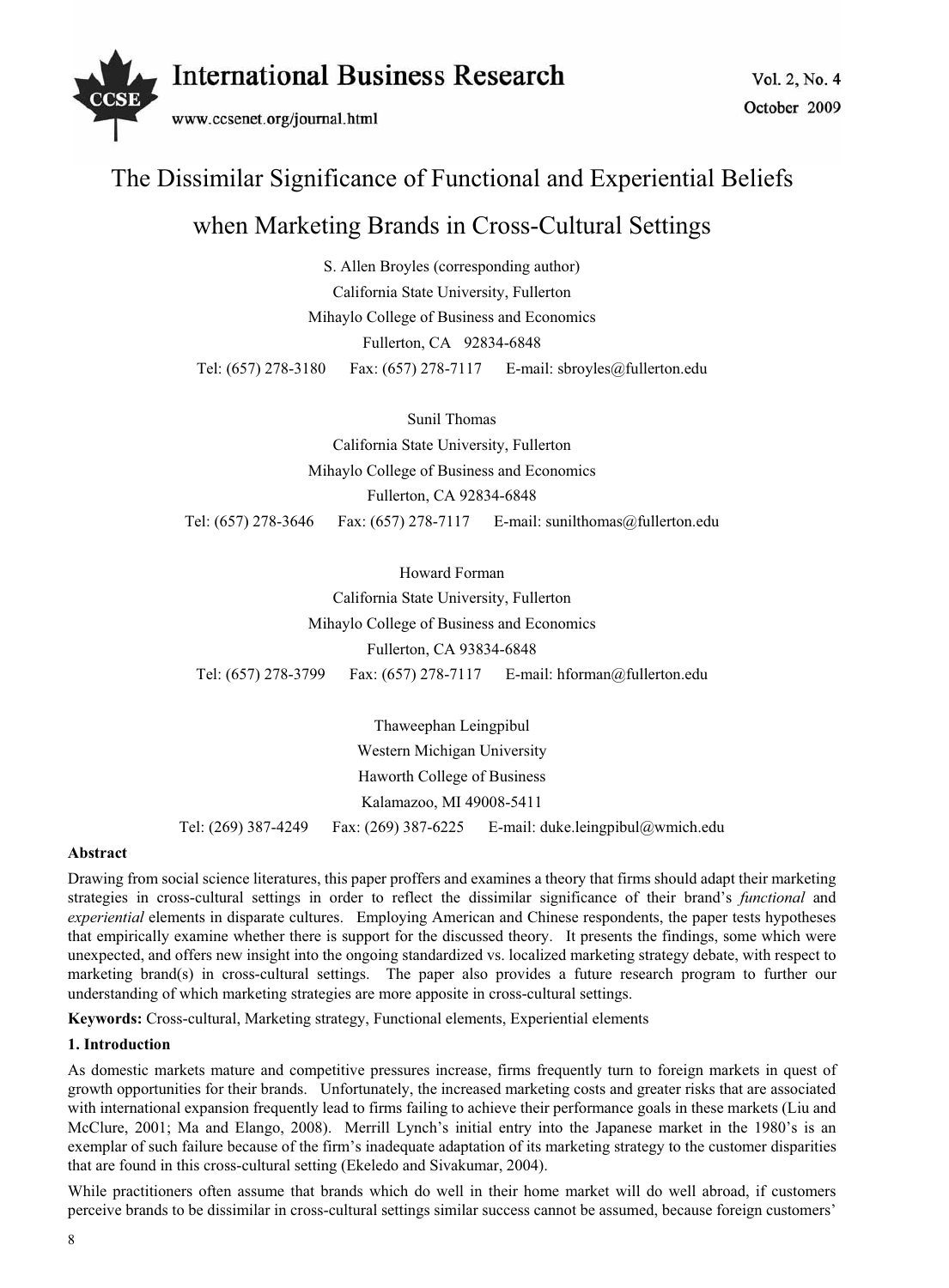purchase behavior might differ (Sinha and DeSarbo, 1998; Keller, 2000; Barnes, 2003). Thus, given the importance of international markets to many firms and the challenges that confront their brands in these markets, it becomes critical to understand the differences in consumers' brand beliefs and perceptions across cultures, and the impact (if any) of these differences on individuals' purchase behavior.

Interestingly the literature suggests that two aspects of a brand which are important contributors to consumers' beliefs regarding a brand are its functional elements and its experiential elements (Zaltman, 2003; Barnes, 2003; deChernatony, Harris and Riley, 2000). Specifically, consumers' beliefs about a brand reflect their perception of its *functional* (utilitarian) elements (a brand's quality and performance), and its *experiential* (subjective) elements (the resonance and imagery associated with a brand) (Broyles, Schumann, and Leingpibul, 2009).

In drawing from social science literatures, we theorize that the dissimilar cognitive processes, values, evaluative criteria, and purchase decision processes that exist in disparate cultures (e.g. Nisbett, Peng, Choi and Norenzayan, 2001; Briley and Wyer, 2001) likely lead to a brand's *functional* and *experiential* elements having dissimilar influence on consumers' purchase behavior. If supported, this difference would suggest that firms will most likely need to adapt their marketing strategies to place disparate weights on the *functional* versus the *experiential* elements of their brands in cross-cultural transactions.

From a strategic perspective, this is an important issue that is related to the ongoing standardized versus localized marketing strategy debate. For example, some (e.g. Katsikea and Skarmeas, 2003) suggest that firms tend to struggle in international markets when they do not adapt their marketing strategies to reflect dissimilarities that exist between customers in their domestic and foreign markets. Conversely, others (e.g. Ozsomer and Prussia, 2000) question whether firms should adapt their marketing strategies in foreign markets, suggesting that standardized strategies may be quite apposite in cross-cultural settings.

In order to expand our understanding of whether standardized or localized marketing strategies are more appropriate in cross-cultural transactions, this paper discusses an empirical study that examines whether consumers' perceptions of a brand's *functional* and *experiential* elements suggest that firms' marketing strategies should have (dis)similar focus on the *functional* and *experiential* elements of their brands across cultures.

Using individuals in a Western culture, such as exists in the U.S., and in a traditional Eastern culture, such as exists in mainland China, the present study was conducted to test the proposed theory. These cultures were chosen for a comparative study based on social science literatures suggesting that the cognitive processes, values, and evaluative and decision processes of individuals typically found in these two cultures are so dissimilar that they are essentially opposite (Nisbett et al., 2001). Because of these differences, some (e.g. Nisbett et al., 2001; Briley and Wyer, 2001) suggest that the focus of a firm's marketing strategy on its brand's *functional* and *experiential* elements should differ in these cultures. This would suggest that a firm would need to have a more localized marketing strategy for these markets. This makes a stronger case for the use of U.S. and Chinese subjects in this study for evaluating the (dis)similar importance of a brand's *functional* and *experiential* aspects in these cultures.

This paper begins by discussing the *functional* and *experiential* elements of a brand that are frequently employed in a firm's marketing strategies. The paper next examines the dissimilar significance of these elements in Western and traditional Eastern cultures, and puts forth testable hypotheses to examine this study's theory. It then discusses the study and its findings, some of which were quite unexpected. It closes by discussing implications of the study's findings, after which it puts forth a future research agenda to provide further insight into the standardized vs. localized marketing strategy debate, followed by a discussion of this study's limitations.

## **2. Conceptual Development**

## *2.1 Functional and Experiential Beliefs*

Fundamentally, consumers' beliefs regarding a brand are linked to their perceptions of its *functional* and *experiential* facets (Zaltman, 2003; Barnes, 2003; deChernatony, Harris and Riley, 2000). The *functional* aspect represents a brand's more intrinsic, objective, utilitarian, and tangible facets (Holbrook and Hirschman, 1982; Keller, 2003), including consumers' perception of its quality and performance (Rajagopal, 2007; Hall and Jones, 2007). Perceived quality refers to consumers' judgments of the overall excellence of a brand, relative to substitutes (Zeithaml, 1988). Perceived performance refers to one's judgment of a brand's ability to fulfill its intended functions, relative to substitutes (Keller, 2001).

The *experiential* aspect refers to a brand's extrinsic, subjective, emotive, and intangible facets (Holbrook and Hirschman, 1982; Keller, 2003), including its resonance and imagery (Keller, 2001). Whereas resonance refers to the relationship that consumers have with a brand, such as an individual having an emotive bond with the brand (Rajagopal, 2007), imagery deals with how well a brand fulfills consumers' psychological/social needs (Hall and Jones, 2007).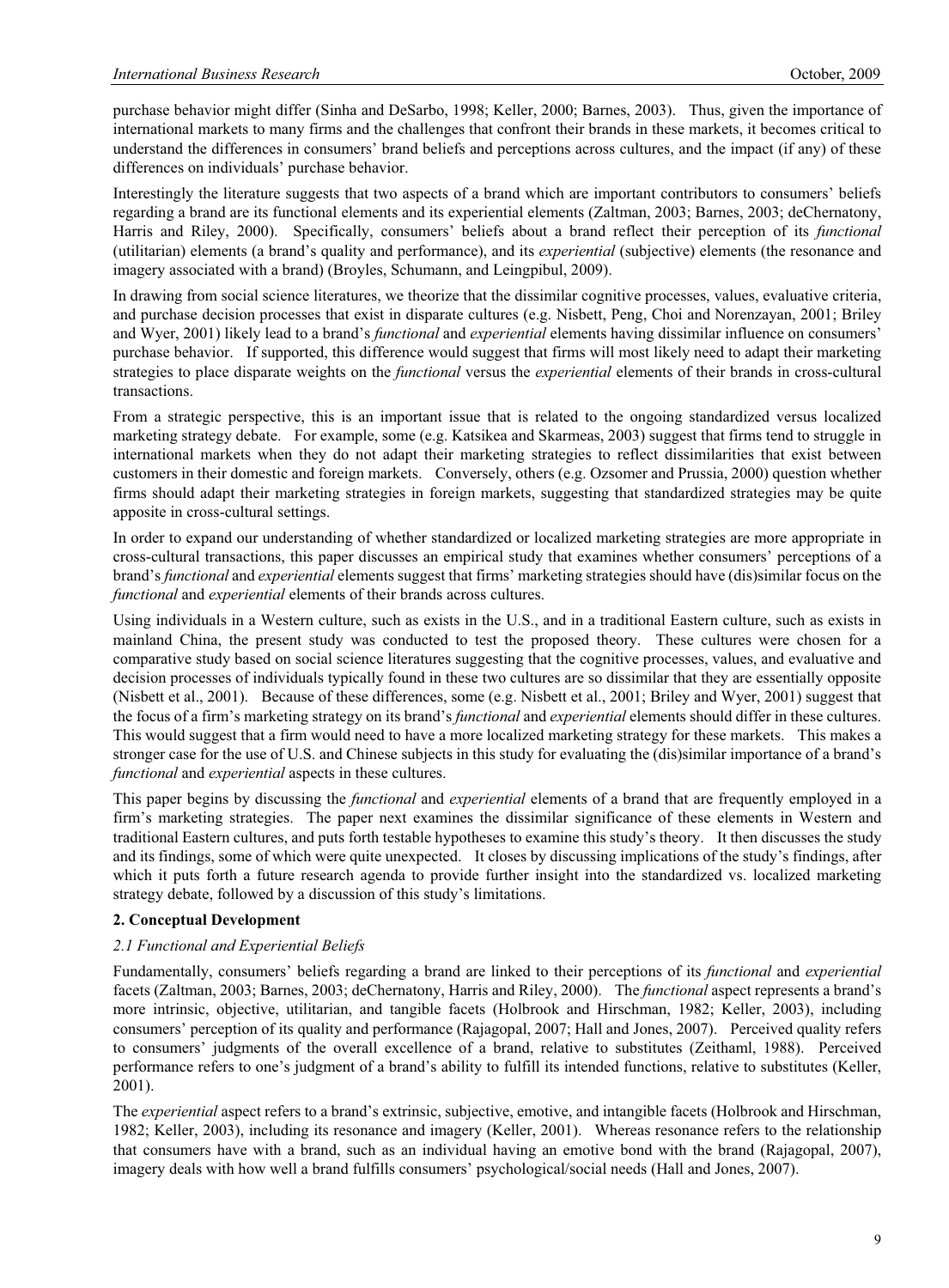It is important for a firm to determine whether its marketing strategies should have disparate focus on the *functional* or *experiential* elements of its brand(s) in cross-cultural settings (Herstein and Tifferet, 2007). For example, Wheelwright (1984) addresses our need to better understand the significance of the *functional* elements with regards to their influence on consumers' purchase intent by noting that a firm has greater potential to achieve its performance goals by incorporating guiding principles such as a commitment to the *functional* elements of its brand(s). With respect to the *experiential* elements, Taylor and Prideaux (2008) discuss that firms have greater potential for success if their marketing strategies incorporate these elements. These views clearly suggest that we need to better understand whether the *functional* and *experiential* elements have dissimilar influence on consumers' purchase behavior.

It should be noted that consumers' purchase behavior toward a brand could be influenced by factors beyond the four employed here (i.e. quality, performance, resonance and imagery). For example, the literature discusses that other facets of a brand which might impact purchase behavior include: i) one's awareness of a brand (i.e. ability to recognize and recall a brand name) (Keller, 2003); ii) one's attitude toward a brand (favor/disfavor) (Armstrong and Kotler, 2003); iii) one's loyalty toward a brand (repeat purchases) (Keller, 2003); and, iv) a brand's economic life (Aaker, 1991). Demographic variables such as age could also play a role in influencing purchase behavior. However, as the purpose of this paper is to build a foundation of new knowledge about the comparative influence of brands' *functional* and *experiential* facets on purchase behavior in cross-cultural settings, we elected to limit the study to those antecedent variables which literature discusses as being crucial in the development of consumers' purchase behavior toward a brand. Thus, we did not incorporate other factors as dummy variables in this study (Hair, Black, Basin, Anderson and Tatham, 2006).

## *2.2 Implications for Marketing in Cross-Cultural Settings*

Social science literatures suggest that the significance of one's *functional* and *experiential* beliefs may differ across cultures due to the disparate cognitions, perceptions, emotional experiences and expressions, and evaluative and consumptive behaviors that exist in such settings (Paladino, 2007). If empirical evidence supports the existence of such differences, might the inadequacies of existing cross-cultural research (Ferraro, 2002) be restricting our ability to develop and disseminate knowledge about such differences to practitioners which would help firms achieve their desired performance in international markets (Contractor, 2007)?

Support for examination of this question is found in Abbott's (1976) discussion that we need to develop and test theories and models that help overcome our 'foreignness', which refers to our unfamiliarity with, and inadequate understanding of customers' differences that exist across international markets (Zaheer and Mosakowski, 1997). Further support regarding the need to understand potential disparities among consumers in foreign markets is found in Ferraro's (2002) statement: "Since there are so many good brands on the market today, the crucial factor in determining who makes the sale is not so much the intrinsic superiority of the brand but rather the skill of the seller in understanding the…cultural differences and similarities operating in the global marketplace" (p. 14).

## **3. The U.S. and China as Exemplars for Cross-Cultural Study**

Drawing from social science literatures, we posit that U.S. and Chinese samples are apposite for a comparative cross-cultural study, as the literature indicates that there are no two cultures with greater differences than the Western culture, such as found in the U.S. and the traditional Eastern culture, such as found in mainland China. Hofstede (2001), for example, shows that the Chinese and U.S. cultures differ most significantly on the Individualism and Long-term Orientation cultural dimensions. It is essential to strengthen our understanding of the impact of these differences on customer purchase behavior given that China is a strategic target market for many firms because of its large population and relatively strong economic growth (Liu and McClure, 2001). Further, studies are needed that will help stop domestic firms' declining market share in China, which stems from practitioners' uncertainty of how to develop marketing strategies that accommodate the differences between these two cultures (Zhou and Hui, 2003).

#### *3.1 Differences between Chinese and U.S. Cultures*

Before discussing dissimilarities between the U.S. and China, an assumption needs to be discussed. Specifically, any reference to China means mainland China, and does not include Taiwan, Hong Kong, or other parts of China. This is to avoid entangled discussions about the cultural, cognitive, and behavioral dissimilarities that exist between mainland China and these other areas (Tai and Tam, 1997; Inglehart and Baker, 2000

With respect to individuals typically found in China, the literature suggests that their values, cognitive and evaluative processes, and behaviors can be traced back to the ancient philosophies, beliefs, and teachings of Confucius, Buddha, and Tao (Hofstede, 1984; Markus and Kitayama, 1991; Watkins and Liu, 1996). In comparison, these aspects of individuals in Western cultures can be traced back to the ancient teachings of Socrates, Aristotle and Plato (Nakamura, 1960). The beliefs, teachings and philosophies of these great thinkers have been passed down over generations through each culture's arts and sciences (Huntington, 1993), through their educational, religious (Huntington, 1993) and legal systems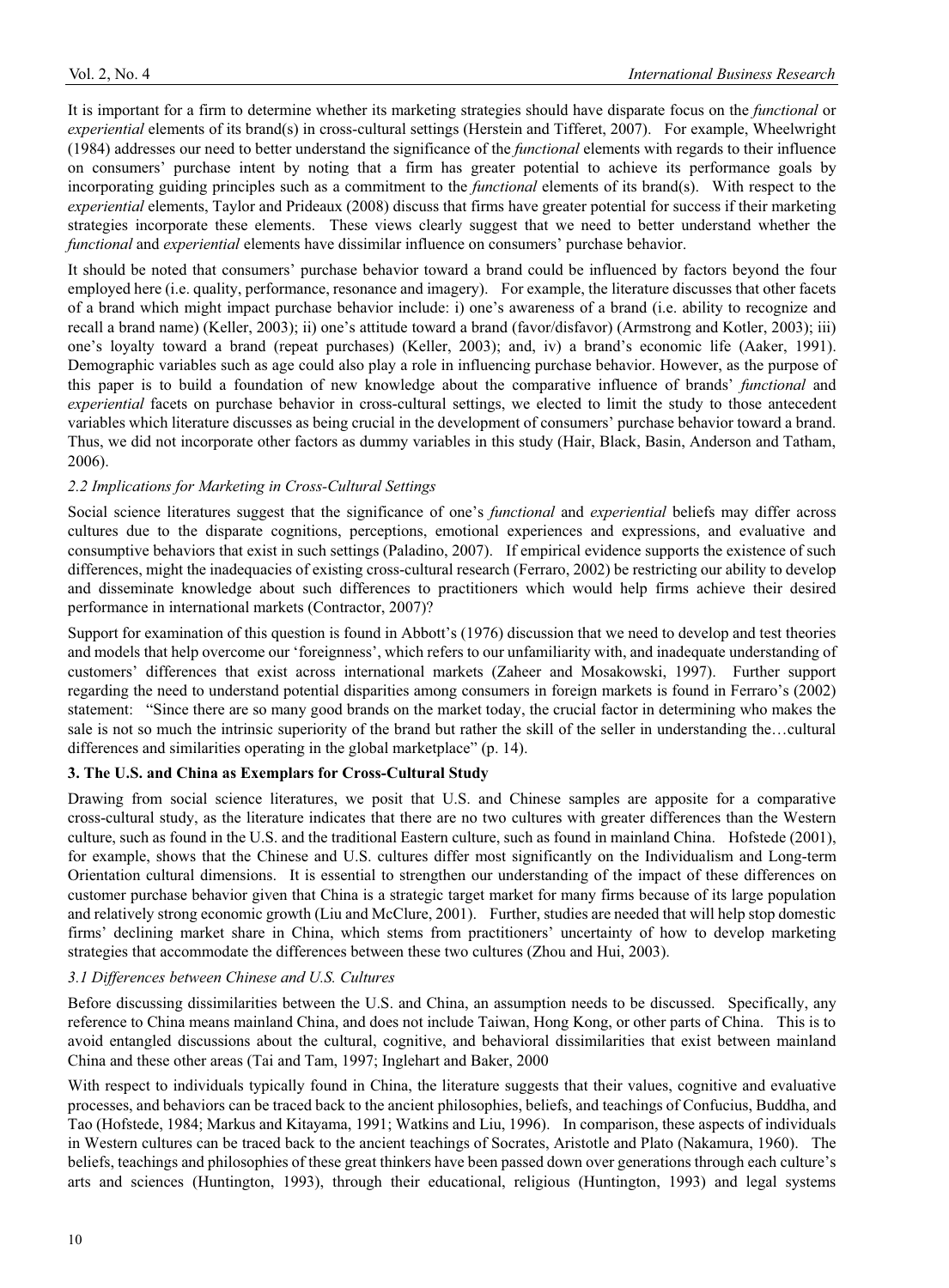(Nakamura, 1960; Nisbett et al., 2001), and have been influenced by the level of each culture's economic development (Nakamura, 1960).

The result of these influences is that a typical Westerner (as compared to a typical Chinese) has an *experiential* orientation, and wants to fulfill his/her subjective, emotional and psychological needs through purchase behaviors (Costa and Bamossy, 1995; Inglehart and Baker, 2000). Understanding these orientations is important for helping firms determine whether standardized or localized marketing strategies are best suited for cross-cultural settings (Eerie, Edwards and Lee, 2008). Thus with respect to *experiential* facets, we expect that:

H1: Resonance has stronger influence on future purchase intent with Americans than with Chinese.

H2: Imagery has stronger influence on future purchase intent with Americans than with Chinese.

With respect to Chinese, the literature suggests that the typical individual in an Eastern culture, and in particular, China has more of a utilitarian and objective orientation (Inglehart, 2001; Inglehart and Baker, 2000). This suggests that the *functional* facets of a firm's brands should be given greater focus in a firm's marketing strategies within the Chinese culture (as compared to the U.S. culture) (Inglehart, 2001; Holbrook and Hirschman, 1982). To examine whether these thoughts are empirically supported, the following hypotheses are put forth:

H3: Perceived quality has stronger influence on future purchase intent with Chinese than with Americans.

H4: Perceived performance has stronger influence on future purchase intent with Chinese than with Americans.

## **4. Study**

#### *4.1 Study Perspective*

Future purchase behavior was employed in this study's hypotheses as the consequence of brand's *functional* and *experiential* elements, because increasing consumers' purchase behavior is a desired performance outcome for a firm (Calderon, Cervera and Molla, 1997). Further, various scholars (e.g. Holbrook and Hirschman, 1982; Sinha and DeSarbo, 1998; Zeithaml, 1988; Keller, 2001, 2003; McAlexander, Schouten, and Koening, 2002) indicate that a consequence of strong brands is that consumers' purchase behavior toward those brands is strengthened.

As found in the noted hypotheses, future purchase intent was used in this study as a surrogate for future purchase behavior (Newberry, Klemz and Boshoff, 2003) because current research reveals that intent is "most likely to be predictive of actual purchase" (Keller, 2003, p. 462). Further, Chandon, Morwitz and Reinartz (2004) found support for this view in their study which found a degree of evidence that one's purchase intentions has some level of association with their actual purchase behavior.

## *4.2 Participant and Brand Selection*

To test this study's hypotheses it was important to secure comparable U.S. and Chinese respondents to minimize within-group heterogeneity, reduce measurement and random error, strengthen the study's validity, and lead to more valid comparisons of the two groups (Ter Hofstede, Wedel and Steenkamp, 2002; Steenkamp and Baumgartner, 2000). To this regard, we conducted qualitative interviews with 24 students at a major southeastern U.S. university, with half of the samples having been born and raised in mainland China, and only recently having come to the U.S. to pursue their undergraduate degree. The other half of the sample is American born and bred university students. The qualitative data secured from these interviews indicate that the test could be conducted with U.S. and Chinese university students, in that the samples from each culture noted this would lead to a strong probability that the study should be conducted with respondents that have comparably similar needs, attitudes and beliefs, lifestyles, and behaviors (especially as compared to older age groups).

Because a cross-cultural comparative study requires using a brand(s) for which respondents in each group have similar familiarity and usage, qualitative interviews were conducted with various U.S. and Chinese respondents to identify suitable brands. Interview data indicated that KFC would be an appropriate brand based on it meeting our criteria. Support of using KFC is found in discussion of the samples that it is a brand with a strong market presence and strong recognition by individuals in the U.S. and China (Businessline, 2006).

## *4.3 Survey Development*

An in-depth review of literature did not reveal extant measures that adequately capture the contextualities of KFC (e.g. smell, taste, and tenderness of its chicken; the choice of side items; and, the cleanliness of its restaurants). Thus, Churchill's (1979) guidelines were used to develop new measurement items, with focus on ensuring the measures and survey instrument are easy for U.S. and Chinese samples to comprehend (Dillman, 1978).

Interviews were conducted with employees of KFC and volunteer university student respondents to develop insights into perceptions of the brand's *functional* and *experiential* elements. Interview data were used to develop initial measures that were then reviewed by four subject matter experts (SME's) to confirm the face validity of the measures, and to determine how well they represent the constructs. SME feedback was also used to identify any measures that should be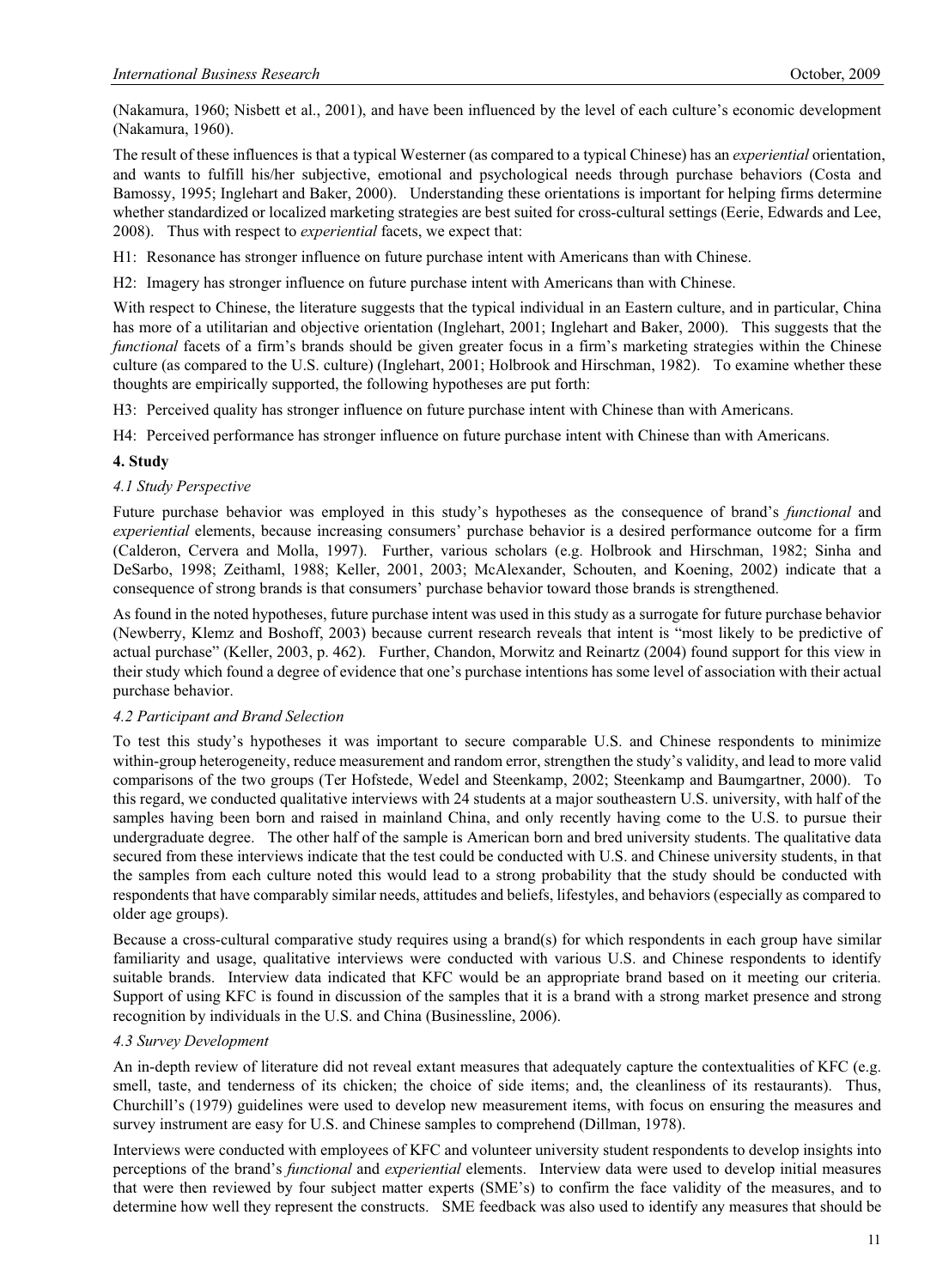dropped from the survey or be altered; and, to determine whether any new measures needed to be developed (Maurer and Tross, 2000). The resultant survey instrument employed a Strongly Disagree – Strongly Agree, 5-point Likert scale throughout, and was examined by various respondents to confirm its clarity and understandability (Dillman, 2000).

Next, the survey instrument was translated into Chinese, after which it was back-translated into English by a bi-lingual person, with all discrepancies corrected. The Chinese version was then examined by a Chinese university professor and two of his student assistants, each who are proficient in English, in order to ensure similarity of the two versions of the survey (Mullen, 1995).

## *4.4 Pre-Test and Methodology*

A pre-test was conducted with 272 American and Chinese volunteer student respondents at the noted U.S. university. Of these completed surveys, twenty-two were discarded due to outliers (using the multivariate data screening function in NCSS 2001), missing data, incomplete surveys, and indifferent answer patterns. Using the pre-test data, descriptive statistics procedures in SPSS 15.0 were utilized for identifying whether any of the measures were problematic (e.g. were poorly worded or had high kurtosis). Any measures identified as being problematic were either corrected or removed if judged to be uncorrectable. Then, confirmatory factor analysis (CFA), utilizing SPSS 15.0 was used to identify the degree of construct validity (e.g. no cross-loading or weak loading). The results of the measurement model were then run in Structural Equation Modeling (SEM), employing Amos 7.0 in order to cross-check the retained items for evaluating their potential behavior in the actual study. The modification indices and normality test in SEM were also satisfied.

SEM was employed because it is a good methodology for a study that entails constructs which must be evaluated through observable measures and indicators (Steenkamp and Baumgartner, 2000). It also enables cross-cultural comparison (Steenkamp and Baumgartner, 2000) and produces series of goodness-of-fit statistics to help evaluate proposed models (Mullen, 1995). Lastly, SEM helps ensure equivalence of constructs, measurement items, and samples, which are important for avoiding weakening the validity of substantive inferences in a cross-cultural study (Mullen, 1995).

## *4.5 Conducting of the Actual Study and Revealed Findings*

The final survey was administered to 280 volunteer students at a southeastern U.S. university, and to 298 volunteer students at a university in Beijing. Of the U.S. samples, 60% were male and 40 % female; and, of the Chinese samples, 45% were male and 55% female. The average age of the samples was 19-25 for each group.

 Of the completed surveys, 65 that were completed by U.S. students and 68 that were completed by Chinese students were discarded due to outlier test, illegibility, missing data, or answers that were overly similar. CFA, employing SPSS 15.0 was utilized to examine the study's data in order to ensure proper factor loading patterns. Next, SEM in Amos 7.0 was used to examine the data to evaluate how well it performs with the proposed model.

Measures identified as loading weakly on constructs, or having atypically strong modification indices were removed. Descriptive statistics such as kurtosis and skewness were also examined for identifying any problematic items, which were then removed from the data. Next, the measurement model was re-run to confirm that the purified data performs well with the structural model.

Since this cross cultural study entails comparison between two cultures, the measurement invariance (equivalence) was evaluated (Steenkamp and Baumgartner, 1998; Myers, Calantone, Page and Taylor, 2000; He, Merz and Alden, 2008). Although back translation was conducted during scale development to ensure some degree of face validity, the EFA and multi-group analysis were also conducted to ensure the degree of measurement invariance (Deshpande, Farley, and Webster, 2000; He et al., 2008).

The result of EFA showed a similar loading pattern for both cultures, indicating the existence of the same simple structure in both cultures. Finally, the multi-group analysis in SEM was conducted to define the level of measurement invariance by comparing the fit of a baseline model (unconstrained) with other four constrained models, including: i) equal covariance, ii) equal lambdas, iii) equal covariance and lambdas; and, iv) equal covariance, lambdas, and error variances (Mullen, 1995; Steenkamp and Baumgartner, 1998; Myers et al., 2000). The results of Chi-square and degree-of-freedom and other fit indices (e.g. CFI, RMSEA, etc.) from the three constrained models revealed that the configural and metric invariance are satisfied, but the last constrained model showed some degree of instrument bias in Chinese samples. Two items which indicate bias error variances in Chinese samples were removed in order to avoid the common method variance (Myers et al., 2000). In sum, the level of measurement invariance is matched with the purpose of this research (Steenkamp and Baumgartner, 1998) and the measurement should work for comparison study.

As shown in Table 1, the targeted overall fit statistics for the structural model were achieved (Chi-Square:  $DF \leq 3:1$ ;  $CFI \ge .9$ ; RMSEA  $\le .07$ ) (Hair et al., 2006). Table 1 also depicts that the statistical results for the Structural Model reveal that at a confidence level of 95% the parameter weights for the retained measurement items met, or were very close to the targeted parameter weight (> .4) (Hair et al., 2006). However, Table 1 shows that some of the constructs have Cronbach's Alpha values below the oft cited value of .70 (Hair et al., 2006). For example, the value for quality is .54 for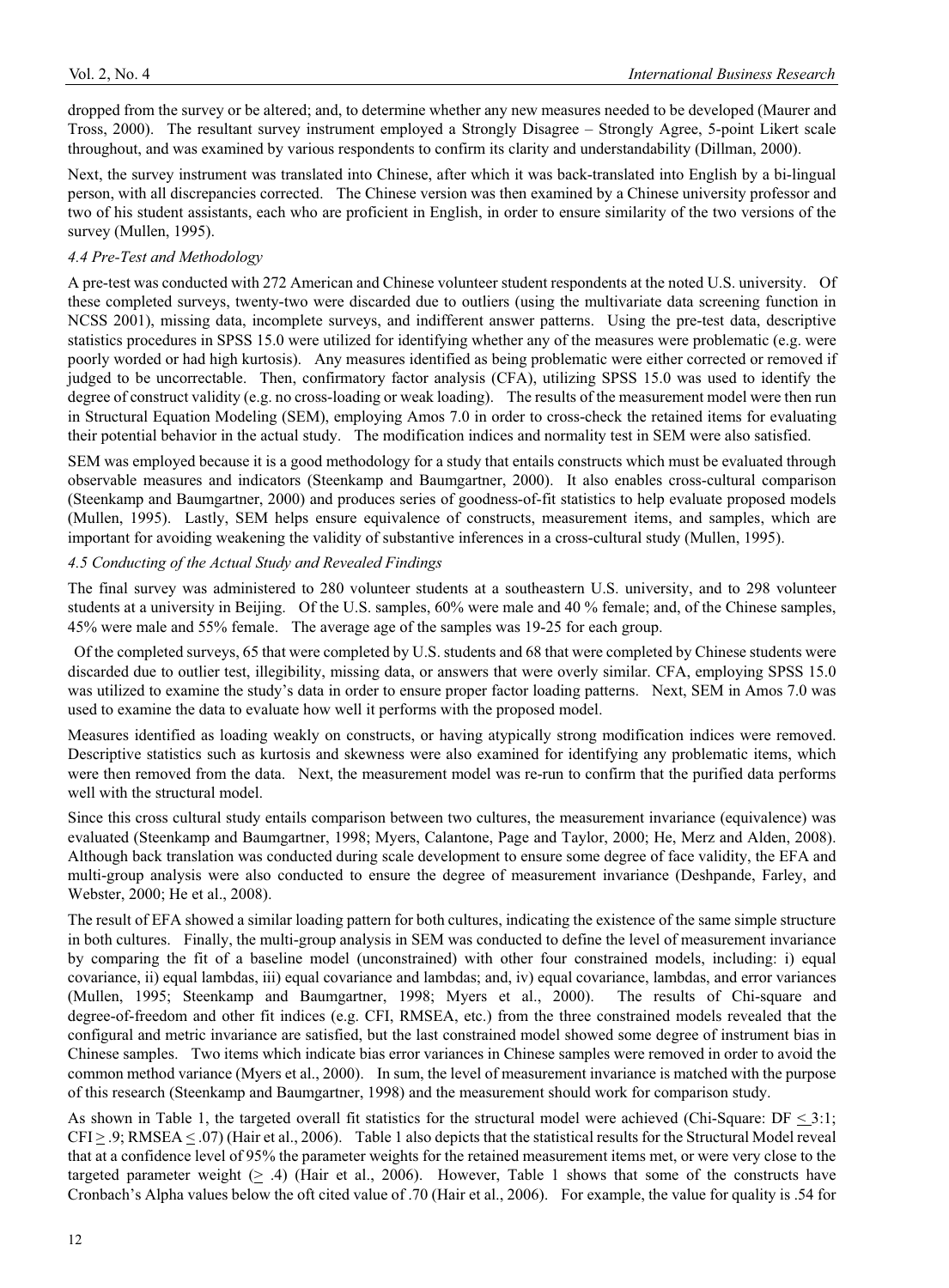Chinese samples; performance is .65 with Americans; Imagery is .59 with Chinese; and, future purchase intent is .68 for U.S. and .56 for Chinese samples. While the targeted Cronbach's Alpha value of .70 was not met by some of the constructs, the scores were significantly higher than the .40 recommendation by Hinkin (1998).

Similar to the perspective held by Churchill (1979), Anderson, Plotnikoff, Raine and Barrett (2005), and Hair et al. (2006), we believe that with a study such as this, which examines new hypotheses and uses new measures, and was conducted with respondents in two dissimilar cultures, that statistical flexibility is essential. Based on these various points, we warrant that the model and statistical findings are sufficiently strong to accept in this study.

While Figure 1 presents a conceptual model that guided the study, Figure 2 depicts the final structural equation model that was employed for testing this study's hypotheses. As indicated in Figure 2, this study revealed expected and unexpected findings. All findings related to paths that were retained between constructs shown in Figure 2 were significant at a 95% confidence level. As depicted in this model, the paths between resonance and future purchase intent and between imagery and future purchase intent did not hold up. Thus, **H1 and H2 are not supported**.

While Figure 2 depicts that perceived quality was found to have statistically significant influence on future purchase behavior for Americans (standardized path weight of .46), it also depicts that perceived quality does not have significant influence for the Chinese respondents. Thus, **H3 is not supported**. With respect to perceived performance, it was found to have greater influence on future purchase intent for Chinese than for Americans (standardized path weights of .91 and .26, respectively). Thus, **H4 is supported**.

## **5. Discussion and Conclusion**

#### *5.1 Need for International Marketing Studies*

Notable international marketing studies have been completed on topics such as market selection (Brouthers and Nakos, 2005); patterns and speed of multinational corporations' penetration of international markets (Buckley and Casson, 2007); the relationship between international diversification and performance (Hennart, 2007); and, international market channel partner selection (Wang and Kess, 2006). However, there has been inadequate investigation of potential cross-cultural disparities regarding consumers' preference for brands' *functional* and *experiential* elements.

Some (e.g. Ferraro, 2002; Gilmore and Dumont, 2003) indicate this restricted study may be a result of the limited focus on international studies in the Western educational system. Unfortunately, this limits scholars' knowledge of consumers' likely dissimilar purchase behavior in cross-cultural settings. The probable consequence of this situation is that academicians cannot disseminate adequate knowledge to practitioners that enables firms to develop marketing strategies which yield their desired international performance goals (Homburg, Harley, Cannon and Kiedaisch, 2002). To this regard, we believe that studies such as the present one discussed here are needed for strengthening our understanding of consumer disparities in international markets.

#### *5.2 Revealed Cross-Cultural Differences*

An unexpected finding of this study is that consumers' perception of a brand's quality was found to have greater influence on future purchase intent for the U.S. respondents (standardized path weight of .46 for Americans vs. no statistically significant path for Chinese, as shown in Figure 2), than with the Chinese. This implies that in order to fortify consumers' purchase behavior towards their brand(s) in a Western culture, a firm's marketing strategies need to emphasize the excellence of its brand(s), while such emphasis may be questionable in an Eastern culture. Another difference revealed in this study is that the performance of a firm's brand(s) has greater significance with Chinese samples than with U.S. respondents (standardized path weighs of .91 and .26, respectively). This finding suggests that a firm should place greater emphasis of a brand's performance in an Eastern culture than in a Western culture.

Regarding a brand's *experiential* elements (resonance and imagery), this study found that these elements have no significant impact on consumers' purchase behavior in either a Western or Eastern cultural setting. This suggests that it is unlikely beneficial for firms to promote the *experiential* facets of their brand(s) in either Western or Eastern cultures.

In attempting to ascertain what might have led to this study's findings, it may be that respondents' familiarity with, and periodic usage of KFC was a contributing factor. This usage experience may result in respondents in each culture simply assuming that their social and psychological needs will be met by KFC, leading to it being unnecessary for respondents to consider whether the brand will meet their experiential expectations. This situation may not exist (or be as strong) with brand(s) that respondents have less familiarity or usage experience.

#### *5.3 Implications*

Some suggest that any revealed differences between Americans and Chinese that were uncovered in this study are likely to dissolve due to globalization leading to cultures around the world converging and becoming homogeneous (Tse, Lee, Vertinsky and Wehrung, 1988; Costa and Bamossy, 1995). Sewell (1999) suggests that such convergence will occur because cultures are changeable, and the ever greater transnational flows of capital, technology, people, brands, ideas and information between these cultures are evolving in the same direction.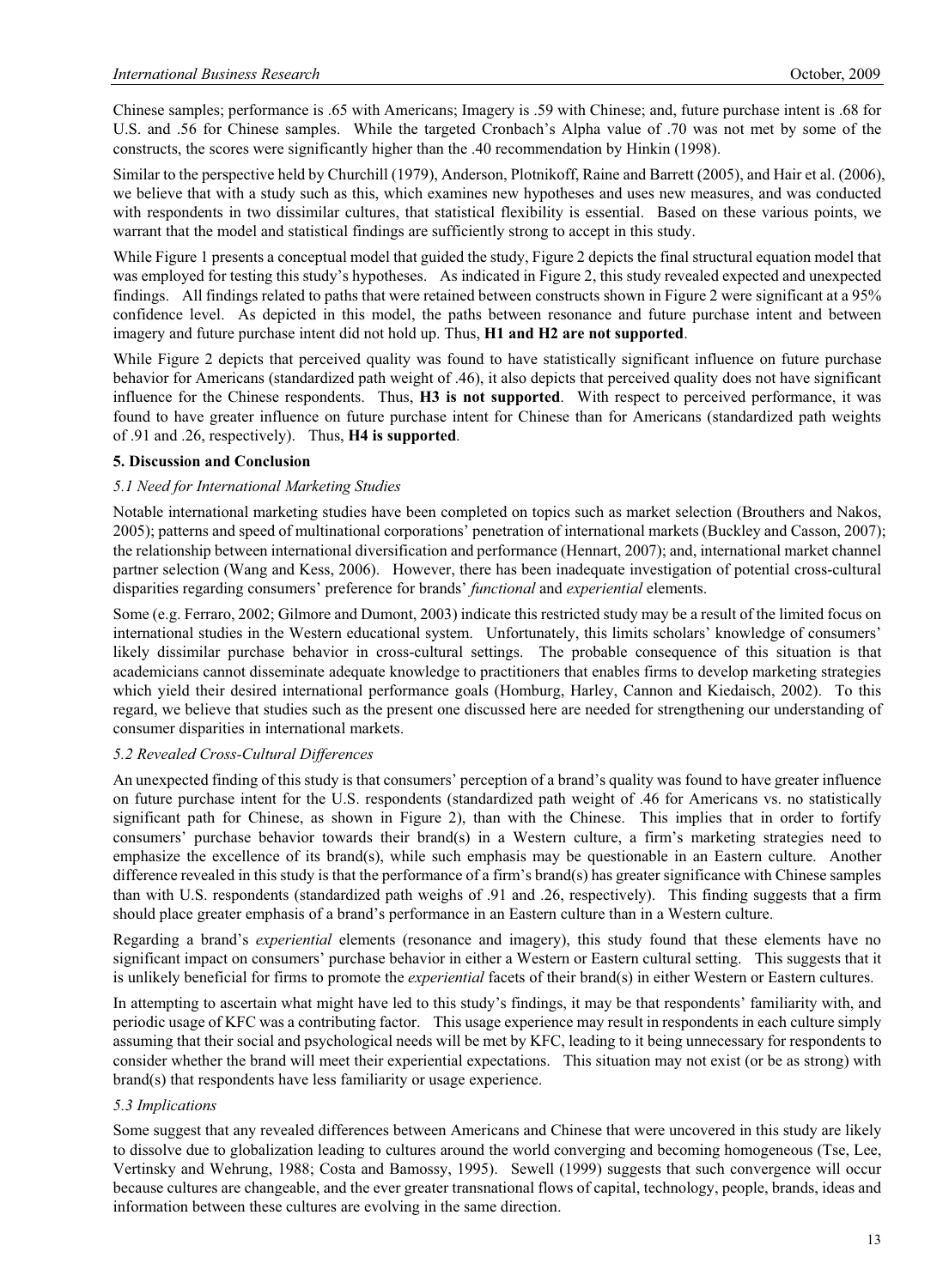However, some (Hofstede, 1984; Sewell, 1999) make a case for the argument that the fundamental values and identities that underlie cultures are durable and resistant to change, and will endure over many generations. Tse et al. (1988) and Abbott (1976) argue that the Chinese culture will be especially resistant to change because its values have long and strong historical roots that are deeply entrenched. This suggests that the extant differences between the U.S. and Chinese cultures are likely to remain into the foreseeable future (Costa and Bamossy, 1995). In fact, the ongoing cultural homogenization vs. heterogenization debate (Venkatesh, 1995) is likely to provide additional insight on whether a firm's marketing strategy should be localized or standardized in cross-cultural settings. Thus, a study such as this which helps strengthen our understanding of cross-cultural differences is likely to correlate with, and impact our understanding of the issues involved in homogenization vs. localization, and vice versa.

#### *5.4 Future Research*

Knowledge gained from cross-cultural studies such as discussed in this paper offers insights that can help guide future studies. Specifically, this study offers insights that the impact of brand beliefs on purchase behavior can vary in cross-cultural settings. This is important, based on the calls for cross-cultural studies that strengthen our understanding of (dis)similarities that exist between individuals in disparate cultures (Nisbett et al., 2001; Ferraro, 2002) and the fact that these differences can impact firms' performance.

As previously noted in this paper, we acknowledge that the functional and experiential facets of brands which influence consumers' purchase behavior may include more than the 4 variables studied here (quality, performance, resonance, and imagery). Thus, we posit that future studies need to identify and empirically examine the influence of other variables, such as consumers' attitude and loyalty toward a brand, and the economic life of a brand. Undoubtedly, other variables such as price also influence purchase behavior.

It is important to acknowledge that in addition to brand communication, there are other elements of a firm's overall marketing approach that are critical. A firm's brand pricing and distribution channel strategies are two prominent examples. For these two elements, what is the most effective way to proceed when addressing the needs of multiple cultures? Might a standardized approach work, or should adaptation be implemented in disparate cultures?

With respect to future research, this paper suggests several avenues for additional study. For example, because this study employed a well known brand that the majority of respondents had periodically consumed, future research should be conducted with brands/services with which consumers are less familiar, and have had less usage experience. Future research should also include studies that entail a wider array of respondents within cultures because it might provide insight into potential regional dissimilarities. Also, future studies need to entail a wide age range of respondents to help determine whether this study's findings offer any degree of generalizability, with this also offering potential to evaluate whether other demographics such as income would impact the findings.

#### *5.5 Limitations*

The present study only involved one brand that is neither exclusive nor conspicuous. It is also a brand that is relatively affordable and available to individuals within each culture. Thus, this study's findings may not be reflective of other brand classes.

Another limitation is that the study used only U.S. and Chinese undergraduate student volunteers. As indicated by Ter Hofstede et al. (2002) and Steenkamp and Baumgartner (2000), this minimizes within-group heterogeneity, reduces measurement and random errors, strengthens the validity of the study, and contributes to a more valid set of comparisons for the two groups. However, use of a very narrow range of samples likely results in the respondents not being representative of other age or socioeconomic groups. Thus, future studies need to explore a wider range of sample groups in order to strengthen our understanding of how *functional* and *experiential* facets of brand(s) impact purchase behavior for dissimilar respondents.

Finally, while steps were taken to ensure that the English and Chinese versions of the survey were conceptually similar and equally understandable, one cannot discount the possibility that the dissimilarities and nuances of each culture's language may have led to some unfound differential understanding of some of the questions.

#### **References**

Aaker, D. A. (1991). *Managing Brand Equity*, The Free Press, New York, NY.

Abbott, K. A. (1976). Culture change and the persistence of the Chinese personality. In G. A. DeVos (ed). *Responses to change; society, culture, and personality,* New York: Van Nostrand, 74-104.

Anderson, D., Plotnikoff, R. C., Raine, K. & Barrett, L. (2005). Development of Measures of Individual Leadership for Health Promotion. *International Journal of Health Care Quality Assurance*, 18, 2/3, R1-R12.

Armstrong, G. & Kotler, P. (2003). Makreting: An Introduction, sixth edition. Upper Saddle River, NJ: Prentice Hall.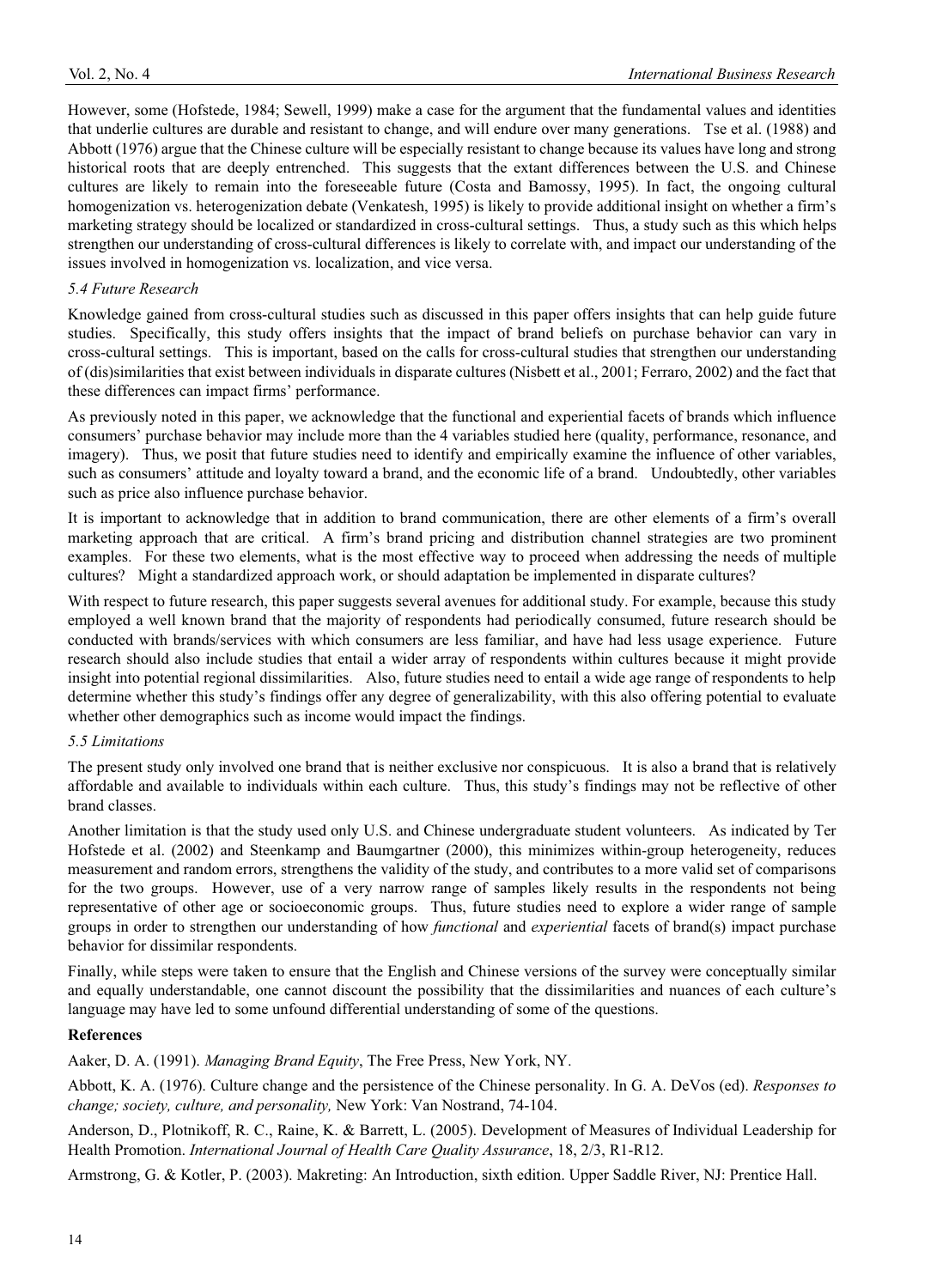Barnes, J. G. (2003). Establishing meaningful customer relationships: Why some companies and brands mean more to their customers. *Managing Service Quality*, 13, 1, 178-186.

Briley, D. & Wyer, R. S. (2001). Transitory determinants of value and decisions: the utility (or nonutility) of individualism and collectivism in understanding cultural differences. *Social Cognition,* 19, 3, 197-227.

Brouthers, L. E. & Nakos, G. (2005). The role of systematic international market selection on small firms' export performance. *Journal of Small Business Management*, 43, 4, 363-381.

Broyles, S. A., Schumann, D. W. & Leingpibul, T. (2009). Examining brand equity antecedent/consequence relationships. *Journal of Marketing Theory and Practice*, 17, 2, 145-161

Buckley, P. J. & Casson, M. (2007). Edith Penrose's theory of the growth of the firm and the strategic management of multinational enterprises. *Management International Review,* 47, 2, 151-173.

Businessline (2006). KFC: The fast food king of China. *Chennai,* (October 24), 1.

Calderon, H., Cerva, A. & Molla, A. (1997). Brand assessment: a key element of marketing strategy. *The Journal of Product and Brand Management,* 6, 5, 293-306.

Chandon, P., Morwitz, V. G. & Reinartz, W. J. (2004). The Short-and-Long-Term Effects of Measuring Intent to Repurchase. *Journal of Consumer Research*, 31, 3, 566-572.

Churchill, G. A. (1979). A paradigm for developing better measures of marketing constructs. *Journal of Marketing Research,* 16, 1, 64-73.

Contractor, F. J. (2007). Is international business good for companies? the evolutionary or multi-stage theory of internationalization vs. the transaction cost perspective. *Management International Review,* 47, 3, 453-475.

Costa, J. A. & Bamossy, G. J. (1995). Perspectives on ethnicity, nationalism, and cultural identity. In A. Costa & G. J. Bamossy (eds.) *Marketing in a multicultural world,* Thousand Oaks: Sage Publications, 3-25.

de Chernatony, L., Harris, F. & Riley, F. (2000). Added value: its nature, roles and sustainability. *European Journal of Marketing*, 34, 1/2, 39-56.

Deshpande, R. J., Farley, U. & Webster, F. E., Jr. (2000). Triad lessons; generalizing results on high performance firms in five business-to-business markets. *International Journal of Research in Marketing,* 17, 4, 353-362.

Dillman, D. A. (1978). *Mail and telephone surveys.* New York, NY: John Wiley & Sons.

\_\_\_\_\_ (2000). *Mail and Internet surveys: the total design method.* New York: John Wiley & Sons, (Chapter 4).

Eerie, C. S., Edwards, M. & Lee, W. (2008). Culture, attitudes, and media patterns in China, Taiwan, and the U.S.: Balancing standardization and localization decisions. *Journal of Global Marketing,* 21, 3, 191-208.

Ekeledo, I. & Sivakumar, K. (2004). International market entry mode strategies of manufacturing firms and service firms: a resource-based perspective. *International Marketing Review*, 21, 1, 68-101.

Ferraro, G. P. (2002). *The cultural dimension of international business* (4<sup>th</sup> ed.). Upper Saddle River: Prentice Hall.

Gilmore, F. & Dumont, S. (2003). *Brand warriors china: creating sustainable brand capital.* London: Profile Books.

Hair, J. F., Black, W. C., Basin, B. J., Anderson, R. E. & Tatham, R. L. (2006). *Multivariate data analysis*, 6<sup>th</sup> ed. Upper Saddle River, New Jersey: Prentice Hall.

Hall, D. V. & Jones S. C. (2007). Branding of prescription medicines to Australian customers. *Australasian Marketing Journal,* 15, 2, 97-107.

He Y., Merz, M. A. & Alden, D. L. (2008). Diffusion of measurement invariance assessment in cross-national empirical marketing research: perspectives from the literature and a survey of researchers. *Journal of International Marketing*, 16, 2, 64-83.

Hennart, J. (2007). The theoretical rationale for a multinationality-performance relationship. *Management International Review,* 47, 3, 423-452.

Herstein, R. & Tifferet, S. (2007). An investigation of the new generic customer. *The Journal of Customer Marketing,* 24, 3, 133-141.

Hinkin, T. R. (1998). A brief tutorial on the development of measures for use in survey questionnaires. *Organizational Research Methods*, 1, 1, 104-121.

Hofstede, G. (1984). *Culture's consequences: international differences in work-related values.* Newbury Park: Sage Publications.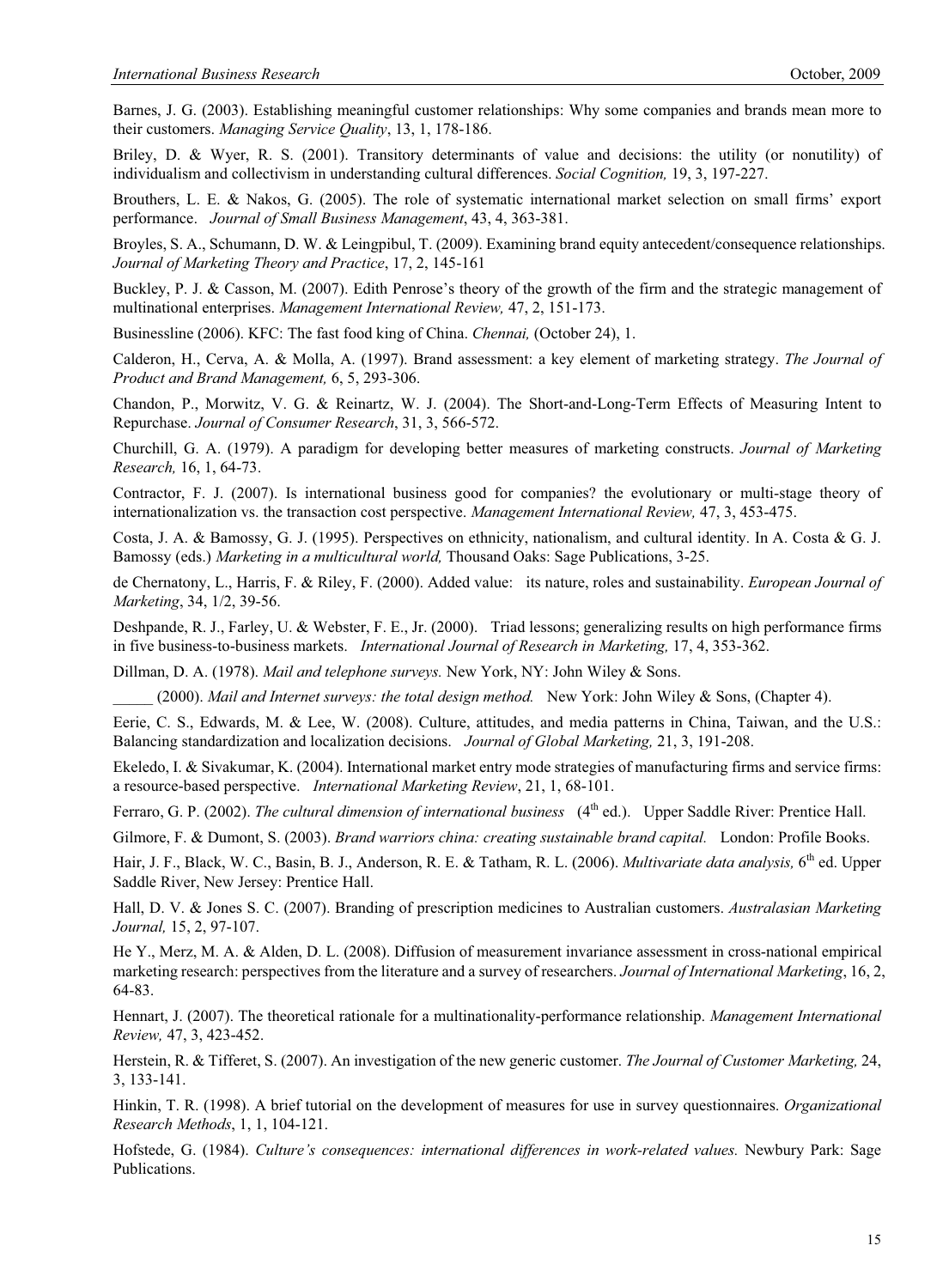\_\_\_\_\_, (2001). *Cultural Consequences: International Differences in Work-Related Values, Behaviors, Institutions, and Organizations Across Nations.* (2<sup>nd</sup> ed.). Thousand Oaks, CA: Sage Publications.

Holbrook, M. B. & Hirschman, E. C. (1982). The experiential aspects of consumption: customer fantasies, feelings, and fun. *Journal of Customer Research,* 9, September, 132-140.

Homburg, C., Harley, K., Cannon, J. P. & Kiedaisch, I. (2002). Customer satisfaction in transnational buyer-seller relationships. *Journal of International Marketing*, 10, 4, 1-29.

Huntington, S. P. (1993). The clash of civilizations? *International Affairs,* 72, 3, 22-49.

Inglehart, R. (2001). Modernization's challenge to traditional values: who's afraid of Ronald Mcdonald? *The Futurist,* 35, 2, 16-21.

\_\_\_\_\_, & Baker, W. E. (2000). Modernization, cultural change, and the persistence of traditional values. *American Sociological Review,* 65, February, 19-51.

Katsikea, E. S. & Skarmeas, D. A. (2003). Organizational and managerial drivers of effective export sales organizations: An empirical investigation. *European Journal of Marketing,* 37, 11/12, 1723-1747.

Keller, K. L. (2000). The brand report card. *Harvard Business Review*, 78, 1, 147-157.

\_\_\_\_\_ (2001). Building customer-based brand equity. *Marketing Management,* 10, July/August, 15-19.

\_\_\_\_\_ (2003). *Strategic brand management: building, measuring, and managing brand equity.* Upper Saddle River: Prentice Hall.

Liu, R. R. & McClure, P. (2001). Recognizing cross-cultural differences in customer complaint behavior and intentions: An empirical examination. *The Journal of Customer Marketing,* 18, 1, 54-75.

McAlexander, J. H., Schouten, J. W., & Koening, H. F. (2002). Building Brand Community. Journal of Marketing, 66, 1, 38-54.

Ma, Y. & Elango, B. (2008). When do international operations lead to improved performance? An analysis of property-liability insurers. *Risk Management and Insurance Review*, 11, 1, 141-155.

Markus, H. R. & Kitayama, S. (1991). Culture and the self: implications for cognition, emotion and motivation. *Psychological Review,* 98, 2, 224-253.

Maurer, T. J. & Tross, S. A. (2000). SME committee vs. field job analysis ratings: convergence, cautions, and a call. *Journal of Business and Psychology,* 14, 3, 489-500.

Mullen, M. R. (1995). Diagnosing measurement equivalence in cross-national research. *Journal of International Business Studies,* 26, 3, 573-596.

Myers, M. B., Calatone, R. J, Page, T. J. & Taylor, C. R. (2000). An application of multiple-group causal models in assessing cross-cultural measurement equivalence. *Journal of International Marketing*, 8, 4, 108-121.

Nakamura, H. (1960). *The ways of thinking of eastern peoples,* Compiled by Japanese National Commission for UNESCO, New York: Greenwood Press.

Newberry, C. R., Klemz, B. R. & Boshoff C. (2003). Managerial implications of predicting purchase behavior from purchase intentions: a retail patronage case study. *The Journal of Services Marketing,* 17, 6/7, 609-618.

Nisbett, R. E., Peng, K., Choi, I. & Norenzayan, A. (2001). Culture and systems of thought: holistic versus analytic cognition. *Psychological Review,* 108, 2, 291-310.

Ozsomer, A. & Prussia, G. (2000). Competing perspectives in international marketing strategy: contingency and process models. *Journal of International Marketing,* 8, 1, 27-50.

Paladino, B. (2007). 5 key principles of corporate performance management. *Strategic Finance,* 89, 1, 33-41.

Rajagopal. (2007). Stimulating retail sales and upholding customer value. *Journal of Retail and Leisure Property.* 6, 2, 117-135.

Sewell, W. H. (1999). The Concept(s) of Culture. In V. E. Bonnell & L. Hunt (Eds.). *Beyond the cultural turn: new directions in the study of society and culture,* Berkeley and Los Angeles: University of California Press, 36-61.

Sinha, I., & DeSarbo, W. S. (1998). An integrated approach toward the spatial modeling of perceived customer value. *Journal of Marketing Research*, 35, May, 236-249.

Steenkamp, J. E. M. & Baumgartner, H. (1998). Assessing measurement invariance in cross-national customer research. *Journal of Customer Research*, 25, 1, 78-90.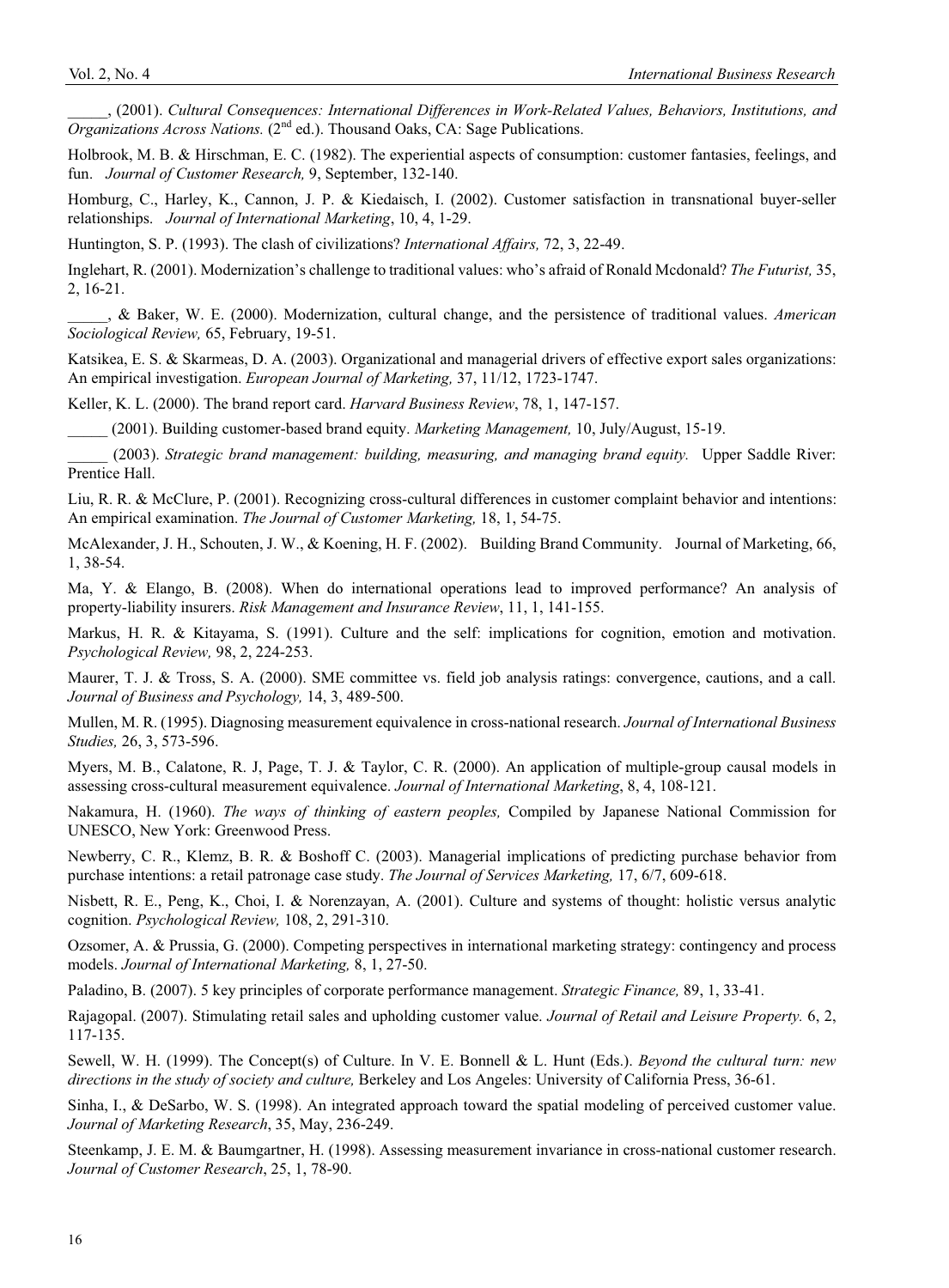\_\_\_\_\_ (2000). On the use of structural equation models for marketing modeling. *International Journal of Research in Marketing,* 17, 2/3, 195-202.

Tai, S.H.C. & Tam, J. L. M. (1997). A lifestyle analysis of female customers in greater china. *Psychology and Marketing,*14, 3, 287-307.

Taylor, A. & Prideaux, B. (2008). Profiling four wheel drive tourism markets for desert Australia. *Journal of Vacation Marketing,* 14, 1, 71-86.

Ter Hofstede, F., Wedel, M. & Steenkamp, J. E. M. (2002). Identifying Spatial Segments in International Markets. *Marketing Science,* 21, 2, 160-177.

Tse, D. K., Lee, K., Vertinsky, I. & Wehrung, D. A. (1988). Does culture matter? A cross-cultural study of executives' choice, decisiveness, and risk adjustment in international marketing. *Journal of Marketing,* 52, 4, 81-95.

Venkatesh, A. (1995). Ethnocustomerism: A new paradigm to study cultural and cross-cultural customer behavior. In J. A. Costa & G. J. Bamossy (eds.), *Marketing in a Multicultural World,* Thousand Oaks: Sage Publications, 26-67.

Wang, L., & Kess, P. (2006). Partnering motives and partner selection; Case studies of Finnish distributor relationships in China. *International Journal of Physical Distribution and Logistics Management,* 36, 6, 466-478.

Watkins, H. S. & Liu, R. (1996). Collectivism, individualism and in-group membership: implications for customer complaining behaviors in multicultural contexts. *Journal of International Customer Marketing,* 8, 3/4, 69-85.

Wheelwright, S. C. (1984). Manufacturing strategy: defining the missing link. *Strategic Management Journal,* 5, 1, 77-91.

Zaheer, S. & Mosakowski, E. (1997). The dynamics of the liability of internationalness: A global study of survival in financial services. *Strategic Management Journal,* 18, 6, 439-464.

Zaltman, G. (2003). *How customers think: essential insights into the mind of the market*. Boston, MA: Harvard Business School Press.

Zeithaml, V. A. (1988). Customer perceptions of price, quality, and value: A means-end model and synthesis of evidence. *Journal of Marketing,* 52, July, 2-22.

Zhou, L., & Hui, M. K. (2003). Symbolic value of international products in the people's republic of China. *Journal of International Marketing,* 11, 2, 36-58.

#### **Notes**

1. The sequence of standardized path weights is Americans followed by (Chinese) at significance level of 0.05

2. "\*" reflects that the directional path is statistically insignificant at a significance level of 0.05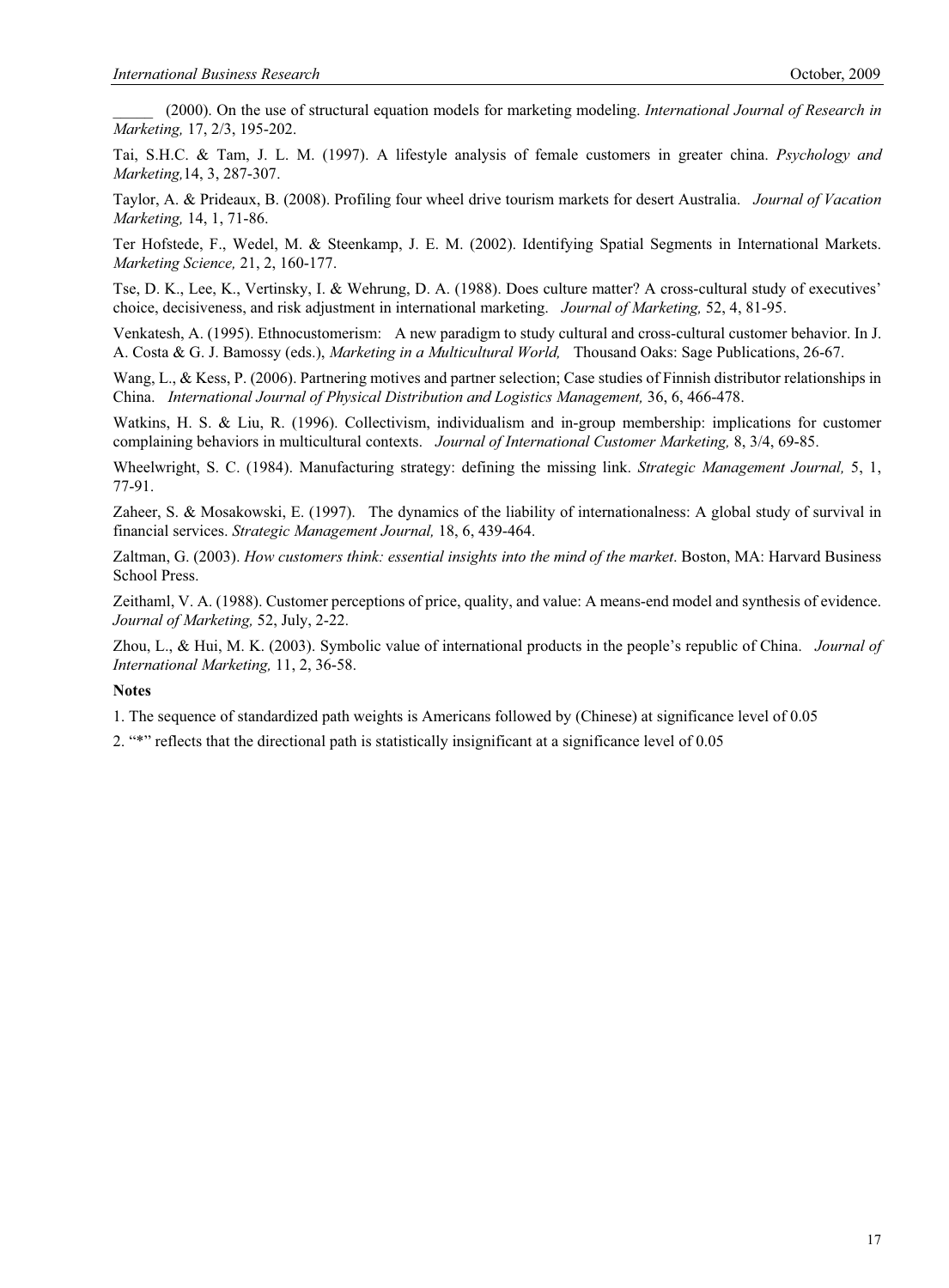## Table 1. Statistical Results for the Structural Model (Sequence is U.S. followed by Chinese)

| <b>Constructs and Items</b>                                 | Mean                  | <b>Standard</b><br><b>Deviation</b> | <b>Parameter Estimate</b> | Cronbach's<br>Alpha |
|-------------------------------------------------------------|-----------------------|-------------------------------------|---------------------------|---------------------|
| Quality: Compared to other products of fast food, KFC:      |                       |                                     |                           |                     |
| Is made with high quality ingredients                       | 3.524 (3.357)         | 0.846(0.840)                        | 0.538(0.412)              | 0.790(0.540)        |
| Has the best taste                                          | 3.660 (3.556)         | 0.831(0.842)                        | 0.860(0.878)              |                     |
| Is the best fast food                                       | 3.520 (3.132)         | 0.941(0.904)                        | 0.844(0.817)              |                     |
| Performance: Eating KFC food:                               |                       |                                     |                           |                     |
| Provides me with the menu options that I<br>want            | 3.204 (1.936)         | 1.019(0.796)                        | 0.585(0.416)              | 0.650(0.750)        |
| Sells food that fills my hunger the way I hope<br>it will   | 2.248 (2.316)         | 1.077(0.951)                        | 0.844(0.436)              |                     |
| Sells food that tastes the way I hope it will               | 2.164 (1.962)         | 1.134(0.786)                        | 0.828(0.757)              |                     |
| Resonance: Compared to other products of fast food, KFC:    |                       |                                     |                           |                     |
| Reminds me of doing things with my family<br>and friends    | 1.640(2.526)          | 0.681(0.895)                        | 0.677(0.808)              | 0.940(0.820)        |
| Is part of the American(Chinese) culture                    | 1.768(2.744)          | 0.735(0.933)                        | 0.724(0.719)              |                     |
| Is like eating a meal that my mom cooked                    | 1.688(2.560)          | 0.722(0.832)                        | 0.459(0.613)              |                     |
| Imagery: Eating at KFC:                                     |                       |                                     |                           |                     |
| Makes me feel popular                                       | 4.016 (3.707)         | 0.717(0.849)                        | 0.961(0.910)              | 0.810(0.590)        |
| Makes me feel like part of the group                        | 3.916 (3.756)         | 0.784(0.714)                        | 0.911(0.763)              |                     |
| Makes me feel like a person with high social<br>status      | 3.784 (3.793)         | 0.756(0.751)                        | 0.864(0.675)              |                     |
| Future Purchase Intent: In the future:                      |                       |                                     |                           |                     |
| The next time I want fast food I am likely to<br>eat at KFC | 1.972(3.741)          | 0.866(0.714)                        | 0.827(0.647)              | 0.680(0.560)        |
| I will eat at KFC within the next month                     | 2.400 (3.312)         | 1.199(0.946)                        | 0.794(0.694)              |                     |
| I am likely to purchase another product of<br>fast food     | 1.988 (2.883)         | 1.058(0.785)                        | 0.361(0.380)              |                     |
|                                                             |                       |                                     |                           |                     |
| <b>Overall Structural Model's Fit Statistics</b>            |                       |                                     |                           |                     |
|                                                             | <b>Chi-Square: DF</b> | <b>CFI</b>                          | <b>RMSEA</b>              |                     |
| Targeted (Hair et al. 2006)                                 | $<$ 3: 1              | > 0.9                               | ${}_{0.05}$               |                     |
| <b>Results</b>                                              | 1.69:1                | 0.0964                              | 0.037                     |                     |